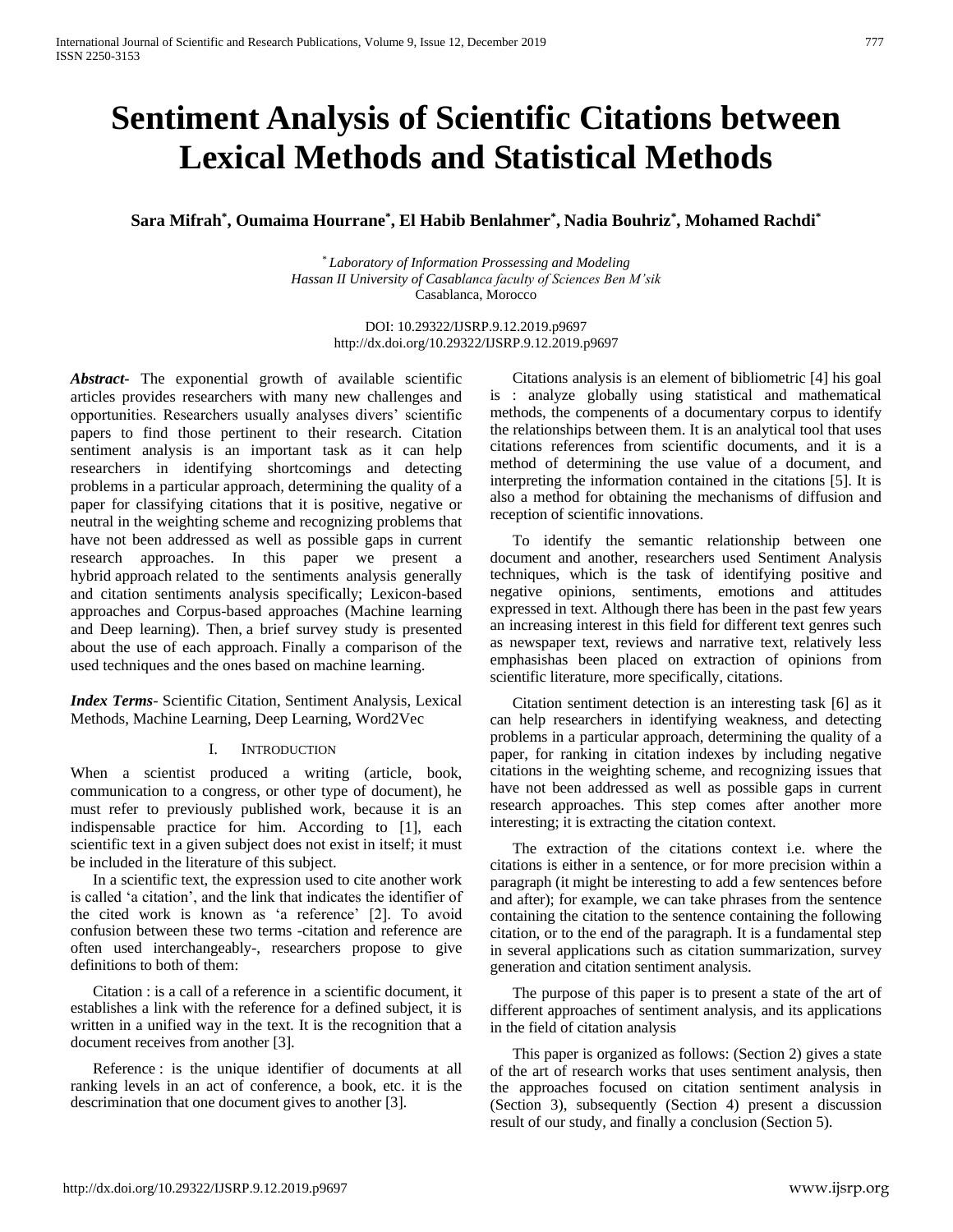#### II. SENTIMENT ANALYSIS APPROACHES

Sentiment analysis or sentiment mining also called polarity mining, opinion mining aims at the analysis of text based on the direction, that is to say a text containing opinions and emotions. The analysis of feelings has generated a great deal of research interest, especially in recent years.

In the literature, sentiment analysis approaches are classified into two categories: Lexicon-based approaches and Corpus-based approaches.

#### *A. Lexical Methods (Lexicon-based Approaches)*

These approaches consist of using an external lexicon and dictionaries to extract the sentiment polarity. According to our knowledge, there are some principal work: SentiWordNet with two versions, SentiStrength, The Semantic Orientation CALculator, a holistic approach1 and Serendio approach2. In the follows we will present the first three one.

SentiWordNet is based on WordNet [7][8] which is a lexical database developed by linguists from the cognitive science laboratory at Princeton University for about twenty years. Its purpose is to catalog, classify, and relate in various ways the semantic and lexical content of the English language. WordNet is based on elements called Synsets, which are a set of synonyms and pointers connecting it to other synsets. [9][10] have used SentiWordNet 1.0 and 3.0 respectively which is a lexical resource in which each WordNet synset is associated with three numerical scores Obj (s), Pos (s) and Neg (s), describing how Objective, Positive, and Negative the terms contained in the synset are (Fig. 1).



Fig. 1. The graphical representation adopted by SentiWordNet for representing the opinion-related properties of a term sense

A.Esuli and F. Sebastiani [9] based on the quantitative analysis of glosses associated with synsets, and on the use of the resulting vector term representations for semi-supervised synset classification. The three scores are derived by combining the results produced by a panel of eight ternary classifiers, all characterized by similar levels of precision but different classification behaviors. As shown in (Fig.2) the term terrible is provided with two deferent sentiment associations. In this case, SentiWordNet needs to be coupled with a Word

l

Sense Disambiguation (WSD) algorithm to identify the most promising meaning.

Regarding to [10], authors focused on improving the SentiWordNet 3.0 algorithm used to automatically annotate WordNet, they reported the results of the evaluation of SentiWordNet 3.0, against a manually annotated WordNet 3.0 fragment for positivity, negativity and neutrality, and they resulted in accuracy improvements of about 20% over SentiWordNet 1.0.



Fig. 1. An example of sentiment association in SentiWordNet

In [11] the authors are useing the available Telugu SentiWordNet to perform sentiment analysis for Telugu e-Newspapers sentences. The proposed system for sentiment analysis has attained an accuracy of 74% for subjectivity classification, and 81% for sentiment classification in the domain of news data.

Other researchers proposes another algorithm SentiStrength [12], which employs several novel methods, to simultaneously extract positive and negative sentiment strength from short informal electronic text. SentiStrength uses a dictionary of sentiment words with associated strength measures, and exploits a range of recognized non-standard spellings, and other common textual methods of expressing sentiment.

Other approach called "The Semantic Orientation CALculator (SO-CAL)" [13] uses dictionaries of words annotated with their semantic orientation (polarity and strength), and incorporates intensification and negation. SO-CAL is applied to the polarity classification task, the process of assigning a positive or negative label to a text that captures the text's opinion towards its main subject matter.

### *B. Statistical Methods (Corpus-based Approaches)*

Unlike the first approach, the second one doesn't use external lexical resources, but it acquires the necessary information to define sentiment from a large corpus. This information is obtained by the application of statistical language models on this corpus.

Sentiment classifiers typically use machine learning [14][15] to identify linguistic features associated with positive and negative sentiments. Such features may include subsets of words, parts of speech [16], n-grams [17][18] (i.e. Successives words), or other lexico-syntactic patterns that signal a polarity positive and negative opinions. These features may be used to train naive Bayes classifiers, which can give probabilistic assignments of positive and negative sentiment to sections of text.

https://www.cs.uic.edu/~liub/FBS/opinion-mining-final-WSDM.pdf

<sup>2</sup> http://www.aclweb.org/anthology/S13-2091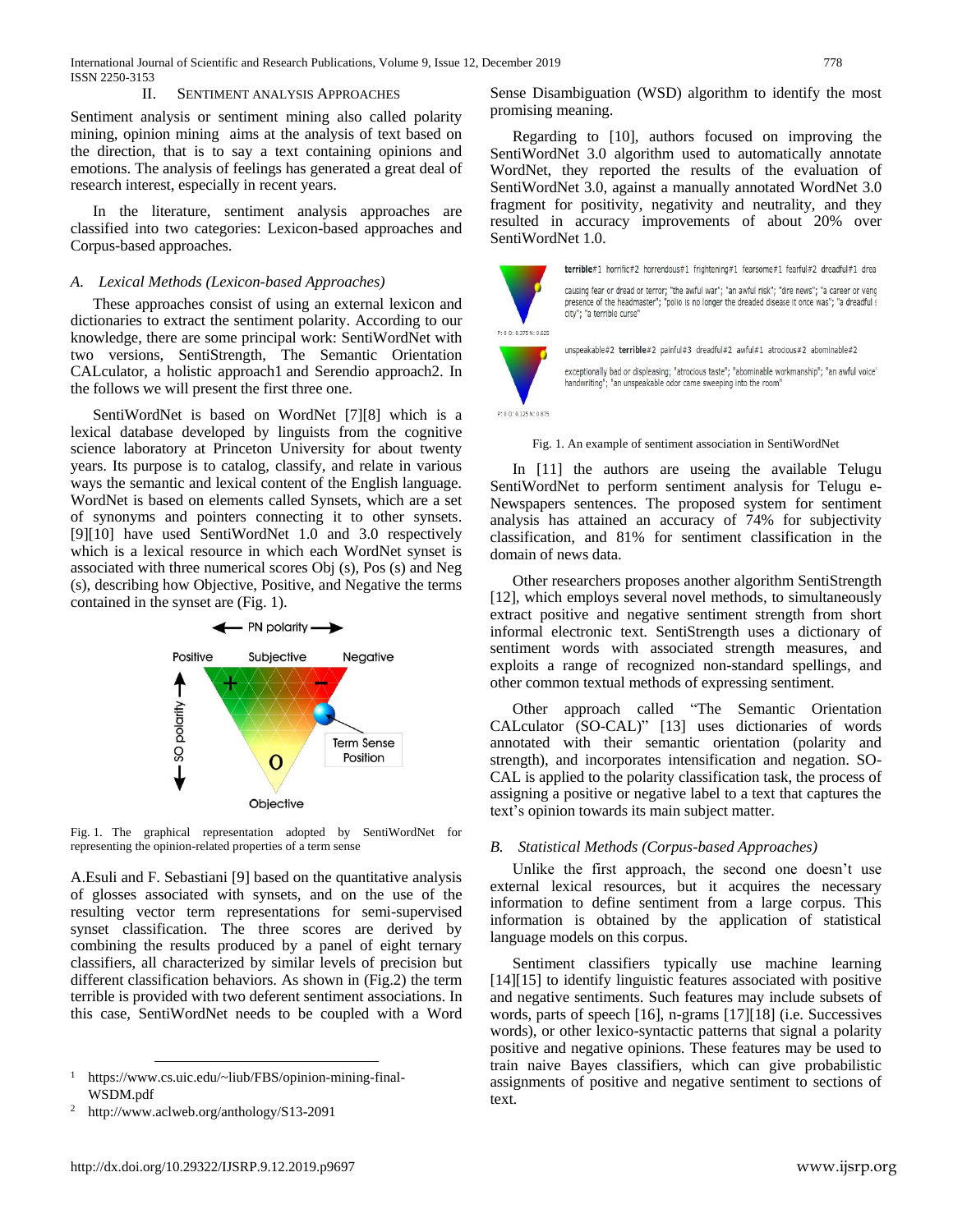In [19] authors are proposed new approach of sentiment classification (Lifelong Learning), it adopts a Bayesian probabilities optimization framework based on stochastic gradient descent. Their experimental results using 20 diverse product review domains demonstrate the effectiveness of the method. They believe that lifelong learning is a promising direction for building better classifier.

Recently, deep learning methods became a popular solution to address sentiment analysis tasks. [20] Studied current works on deep learning for sentiment analysis and grouping deep learning models into recursive, non-recursive, and the mixture of both models. The authors moreover equaled the document level and sentence level sentiment analysis on two datasets. They deduce that deep learning models can be a better solution for polarity detection.

[21] Proposed supervised learning model based on Long Short-Term Memory (LSTM) algorithm. In this model, a sentence representation was made by catching the link between each target word and its contexts. They reported that incorporating target information improves the classification accuracy of the proposed model.

Other researcher they suggested use of deep convolutional neural network (CNN) to extract features from multimodal content and feed these features to a multiple kernel learning classifier for sentiment detection [22]. Their method allow to achieve good results using different datasets.

Regarding to [23] they proposed a hybrid approach that utilizes CNN to learn embedded features and then used a multiobjective genetic algorithm based optimization technique to generate the sentiment augmented optimized vector. They trained Support vector machine (SVM) with non-linear kernel for sentiment detection.

 Moreover, the mixture of multiple deep learning algorithms could be useful for improving the performance of sentiment analysis models. [24] Proposed deep learning model by combining CNN with LSTM methods and used word embedding to represent the review sentences. In this model, they used LSTM as pooling layer to capture long term dependencies, which is one of the limitations of CNN algorithm. They evaluated their model using (IMDB) Database and Stanford's sentiment Treebank datasets. The proposed model solved the polarity detection task and mitigate the word order problem. In the same way, [25] combined CNN and LSTM to solve the task of aspect-level sentiment analysis for news articles. This combination is useful when it requires capturing the semantic of the words and the association between them.CITATION SENTIMENT ANALYSIS

 In the case of quote, sentiment analysis may be useful in classifying references on a positive–negative scale based on the contexts in which those references occur. General polarities for citations could also be computed by averaging the polarity values of the citation context(s) in which the source is cited. Also, positivity and negativity are sufficient for representing broad patterns of agreement and disagreement among scholars.

Most researchers have used different techniques and tools to extract citation context [26] in a more developed way. For instance, Councill IG et al. [27] have developed ParsCit, which is an open-source software tool for extracting citation context from research papers. This tool utilized conditional random field technique, as a trained machine learning model to annotate the extracted tokens in the references' string, and then identifying and retrieving citation sentences. [28] They have used this tool to parse the entire papers and then extract citation sentences, and other metadata to estimate the importance of each citation.

In [29] authors used SentiWordNet to identify the citation sentiment with the goal of calculating article quality. They extracted all sentences as citation context and they applied part of speech (POS) tags to identify adjectives. They used the SentiWordNet Lexical Analyzer to score each adjective as positive or negative. Lastly, all adjective scores are aggregated to obtain overall sentiment of the sentences.

In [30] the authors are interpreted a sentiment "positive" as an association between the citing author(s) and cited author(s), and a sentiment "negative" as a disassociation between the citing author(s) and the cited author(s). Thus, positive reference contexts may support an author's argument, signal approval of others' work, construct methodology, paytribute, and the like. Negative contexts may function to dispute claims, signal points of disagreement in the domain, correct others' work, and the like. Framing positive and negative polarities in terms of association and disassociation also provides an intuitive mapping from citation contexts to network graphs, which position nodes in relation to each other according to the connections they share (e.g. citing and being cited).

In citation network (Fig. 3), author A who cites author B negatively would still be connected to A, only more distantly than author C who is cited positively by A. If A does not cite D; A would have no connection to author D. The classifier developed in [30], would thus add nuance and sophistication to citation networks, in addition to allowing statistical analysis of various corpora and the citations they contain.

Other approach [31] proposed to detect author's sentiment in the biomedical text documents. This approach based on two steps: (1) classifying the papers as citing or cited papers, and (2) extracting citation sentences from the body of a research citing paper. The researchers applied SVM with kernel function to identify the citation polarity with n-grams as a feature set. SVM with kernel was evaluated on 414 biomedical journals' titles. They classified author's sentiment as positive or others and their model performance was 0.90.

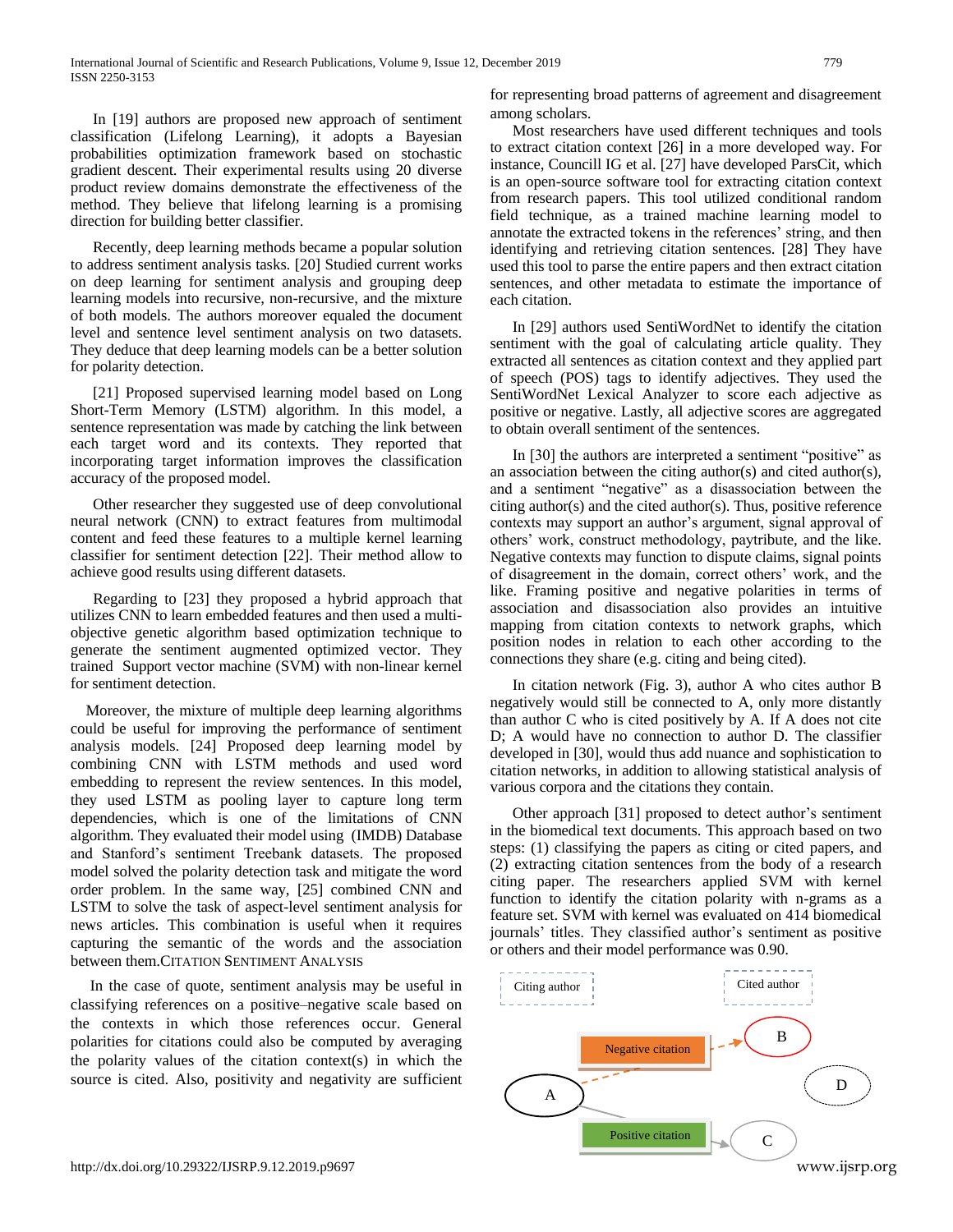#### Fig. 2. Example of citation network

In [32], the researchers concentrated on the discussion section of 285 clinical trial papers and developed a rule-based method to extract citation. Furthermore, more than 4000 citations were manually annotated by three annotators. Then, they used SVM with n-grams and sentiment lexicon as a feature set to classify the citation sentences into a positive or negative citation. The combination of their features achieved a better Micro F-score than individual features. Their work developed a good method for citation annotation but the annotation process is conducted manually.

In recent times, Hernandez-Alvarez M and Gomez S JM [33] established annotation methodology for labeling citation sentences to be positive, negative or neutral in order to tackle the citation polarity classification. The authors manually built a corpus and then utilized SVM for citation classification. They tested SVM on labeled corpus and achieved F1 of 0.92.

Finally, Ma et al. [34] they remediated the polarity classification problem by exploiting an author's reputation information. They proposed to use different features, which include author id, affiliation id, polarity distribution, p-index, and unigram. They notified best classification performance through the combination of author id, affiliation id, and p-index feature. Their work was the first survey to improve the traditional citation analysis method for evaluate the quality of scientific research. They shed light on improving H-index method by including negative polarity in the calculation process. However, their work still needs feature engineering skills to use best features for citation sentiment detection.Discussion

The majority of studies for solving citation sentiment analysis issues have used supervised machine learning approaches [35][36][37]. However, these approaches have some difficulties; feature selection process is one of the most important problems that have been used to train the classifiers.

The performance of the classifier depends on the correct selection of the features, on the other hand, there is a difficulty to annotate citation automatically by reason of its special characteristics. Therefore, unsupervised approaches seem to be useful to address some of citation sentiment analysis challenges. For example, distribution representation methods such as word2vec [38][39], and dependency-based word embedding [40], can handle the manual feature extraction in the previous citation sentiment analysis literature. These methods can capture syntactic and semantic structure of citation context.

Although work in this specific area has increased in recent years, there are still open problems that have not been solved, and they need to be investigated. There are not enough open corpus that can be worked in shared form by researchers, there is not a common work frame to facilitate achieving results that are comparable with each other; in order to reach conclusions about the efficiency of different techniques. In this field it is necessary to develop conditions that allow, and motivate collaborative work.

#### **CONCLUSION**

Sentiment can be classified using various categorization schemes and can be expressed at multiple levels of granularity of text. The most popular approach for building a sentiment classifier is using supervised methods in a machine learning framework. However, supervised methods require the availability of labelled data. Labelling this data is a time consuming effort and calls for human annotators, who need to examine and label each data instance. Researchers have thus also explored the use of unsupervised methods for classification of sentiment in different text genres. Most of these unsupervised methods rely on a sentiment lexicon to assign a sentiment score to the text. The sentiment lexicons are largely dependent on the genre of the text being classified. Using the same general purpose lexicon for sentiment analysis in different domains of text is a hard problem. Because there is a marked difference between genres with respect to sentiment detection, most methods are tailored to one particular text type.

Under these variation of techniques that solved the problems of citation analysis, machine learning techniques have been used more than other techniques despite its difficulties.

#### **REFERENCES**

- [1] Ziman, J. M. Public knowledge: an essay concerning the social dimension of science. Published by the Syndics of the Cambridge University Press. Bentley House, 200 Euston Road, London, NWI 2DB. American Branch: 32 East 57th Street, New York, N.Y.10022. Library of Congress Catalogue Card Number: 68-10691, ISBN: 0521095190 (1968).
- [2] Meyriat, J. Y- a- t- il une place pour une théorie de la documentation ? Revue de Bibliologie- Schéma et Schématisation. n°40., 39-45. (1994).
- [3] Hjerppe, Roland. A bibliography of bibliometrics and citations indexing and analysis. Stockholm: the Royal Institute of technology Library. Scientometrics, Vol. 4, Issue 3, 163 p. <https://doi.org/10.1007/BF02021064> (1980).
- [4] SEMRA, Halima. «Introduction à l 'Analyse de citations : Brève revue de la littérature.». RIST, Volume 11, Numéro 2 (2001).
- [5] Garfield, E. "The Science Citation Index as quality information filter," Proceedings of the conference on Coping with Biomedical Literature Explosion: A Qualitative Approach. May 22-23, 1978, NY, New York: The Rockefeller Foundation Working Papers, p.68-77. Proceedings, No:298 (1978).
- [6] Awais Athar, Simone Teufel. Detection of implicit citations for sentiment detection. ACL '12 Proceedings of the Workshop on Detecting Structure in Scholarly Discourse, Jeju, Republic of Korea July 12 - 12, 2012. Pages 18-26 (2012).
- [7] George A. Miller, Richard Beckwith, Christiane Fellbaum, Derek Gross, and Katherine Miller. Introduction to WordNet: An On-line Lexical Database. *International Journal of Lexicography*, Vol. 3, Issue 4, 1 December 1990, 235-244, <https://doi.org/10.1093/ijl/3.4.235> (1990).
- [8] George A. Miller. WordNet: A Lexical Database for English. Communications of the ACM, November 1995/Vol. 38, No. 11, 39-41, doi: 10.1145/219717.219748 (1995).
- [9] Andrea Esuli, Fabrizio Sebastiani. SENTIWORDNET: A Publicly Available Lexical Resource for Opinion Mining. In Proceedings of the 5th Conference on Language Resources and Evaluation (LREC'06). 417-422 (2006).